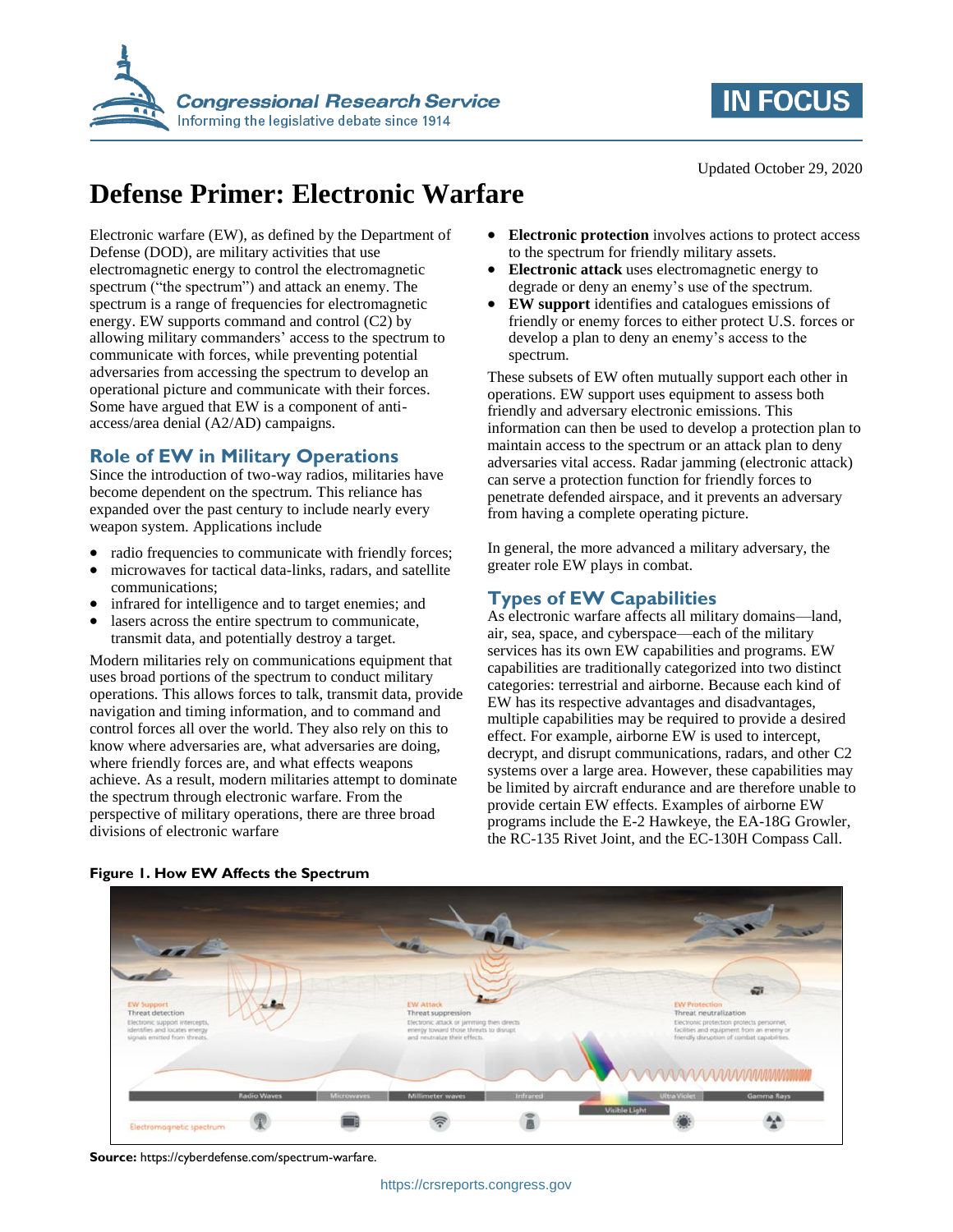Terrestrial EW sensors and jammers—which can be located on land or on ships at sea—are limited by the amount of power available; these capabilities are also limited due to variance in the terrain in which they operate. Ground EW capabilities were traditionally used to intercept and to jam radios and artillery radars. More recent uses include jamming improvised explosive devices (IEDs) in Iraq and Afghanistan. Representative ground EW capabilities include the vehicle-mounted Counter Remote Controlled IEDs (CREW) Duke system and the Thor III dismounted CREW system.

Modern-day military operations also rely on satellite-based EW capabilities, including for broad area surveillance and early-warning, communications, command and control. Specific programs include

- Space Based Infrared System (SBIRS) constellation;
- electronic intelligence by satellite (ELISA) electronic intelligence satellites; and
- space-based radar systems.

### **DOD EW Policy**

The National Defense Strategy, released in 2018, emphasized the return of great-power competition, reflecting China's and Russia's ongoing efforts to modernize their forces to counter U.S. military advantages. In addition, the congressionally mandated National Defense Strategy Commission, which independently evaluated DOD strategy, stated that the United States is losing its advantages in electronic warfare, hindering the nation's ability to conduct military operations against capable adversaries. The commission recommended increasing EW investments and developing new concepts to regain U.S. military advantage. Each service has incorporated EW capabilities into platforms and combat systems and is currently working to modernize its existing capabilities.

#### **Army**

The Secretary of the Army and the Chief of Staff of the Army testified this year that developing new EW capabilities and programs was the Army's fourth most important modernization. The Army plans to invest in both airborne and ground-based EW programs aimed at making the service more competitive with peer adversaries. This investment includes standing up a new organization devoted to the EW mission, procuring long-endurance, unmanned airborne EW systems, and unit-level training.

#### **Marine Corps**

The Commandant of the Marine Corps has testified in posture statements since 2017 about the need for modern EW capabilities for expeditionary maritime operations. The Marine Corps continues to sustain and modernize its radio battalions—units specifically designed around signatures intelligence and electronic warfare—alongside additional aviation programs. Such programs include the F-35B Lightning II aircraft. Another initiative outlined in the most recent Marine Corps' concept is signature management, which aims to limit emissions so that adversaries have less precise information about U.S. operating locations.

#### **Navy**

The Navy has several new operational concepts it intends to use to counter adversaries, including the Naval Integrated Fire Control-Counter Air (NIFC-CA) concept, designed to help the carrier air wing to better counter adversaries in denied or degraded environments. The Chief of Naval Operations, in his 2018 posture testimony before the Armed Services Committees discussed needing to invest more in EW capabilities for the surface fleet. The EA-18G Growler aircraft, which is the backbone of the Navy's EW programs, continues to receive funding to modernize its capabilities, including funding for the Next Generation Jammer.

#### **Air Force**

The Air Force's concepts of air superiority and multidomain command and control require assured access to the spectrum. The Secretary of the Air Force and the Air Force Chief of Staff stated during their 2018 posture hearing the need to maintain EW capabilities to support the Air Force's future development. As a result, the service is upgrading EC-130H Compass Call EW payloads in the near-term. The Air Force requested funding for two EC-37s, with an intent to purchase 10 over the next 10 years.

### **Organization of EW**

DOD has several organizations responsible for developing and maintaining EW capabilities. The EW Executive Committee—led by the Deputy Secretary of Defense—is tasked with synchronizing and integrating EW across DOD components by sharing tactics, techniques, procedures, intelligence, and technologies. The EW EXCOM is responsible for establishing DOD EW policy. The FY2019 National Defense Authorization Act (NDAA) mandated the creation of an Electromagnetic Spectrum Operations Cross Functional Team to develop an electronic warfare strategy, including assessments of vulnerabilities and capability gaps, leading to an acquisition plan. The Cross Functional Team released the Electromagnetic Spectrum Superiority Strategy on October 29, 2020.

#### **CRS Products**

CRS Report R44572, *U.S. Airborne Electronic Attack Programs: Background and Issues for Congress*, by John R. Hoehn

CRS Report R45919, *Ground Electronic Warfare: Background and Issues for Congress*, by John R. Hoehn

CRS In Focus IF11155, *Defense Primer: Military Use of the Electromagnetic Spectrum*, by John R. Hoehn

#### **Other Resources**

DOD. Electromagnetic Spectrum Superiority Strategy, October 29, 2020

DOD. Joint Pub. 3-85, Joint Electronic Magnetic Spectrum Operations, May 22, 2020.

DOD. DOD Directive 3222.4 Electronic Warfare Policy, March 26, 2014, with Change 2, Effective August 31, 2018.

**John R. Hoehn**, Analyst in Military Capabilities and Programs